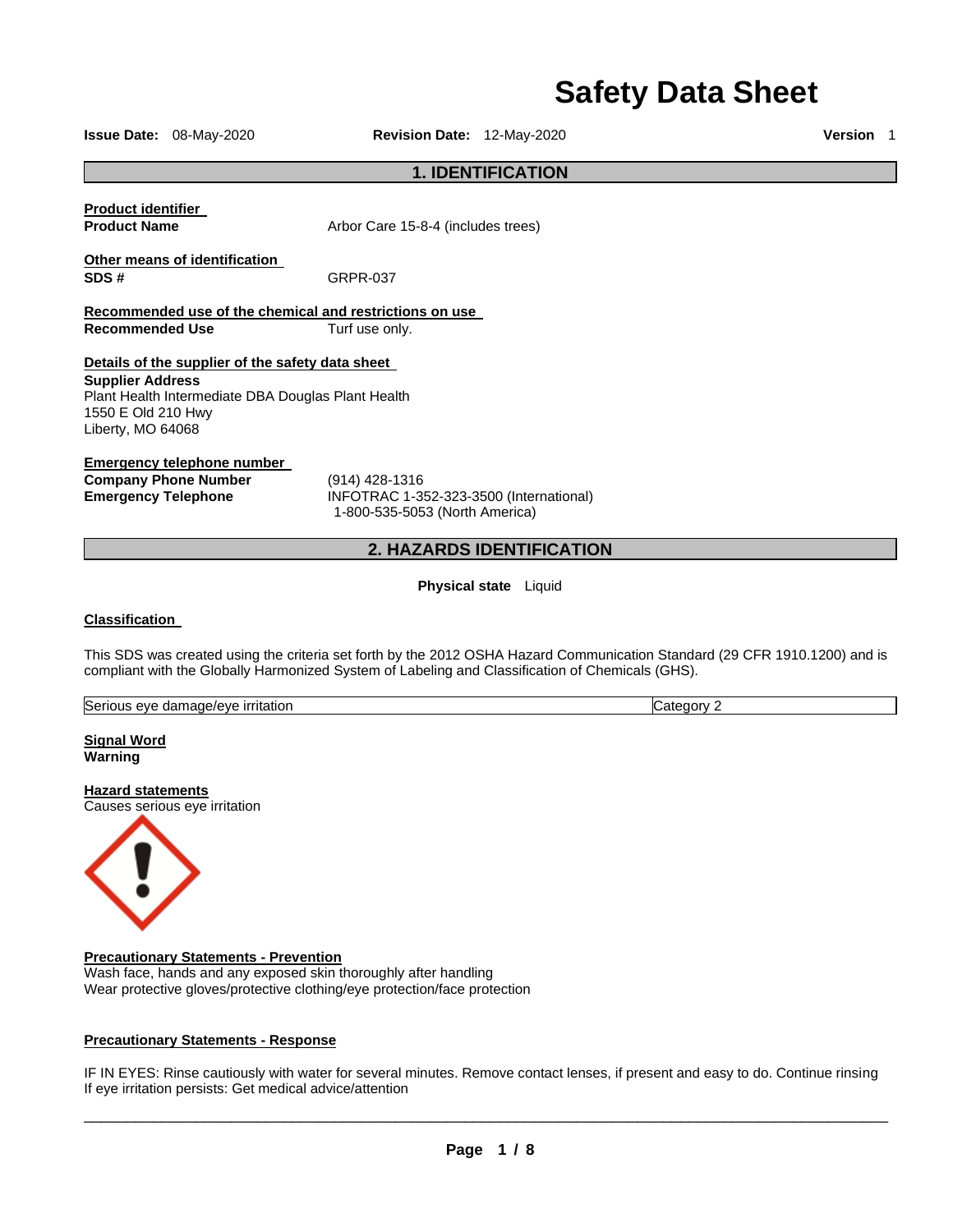# \_\_\_\_\_\_\_\_\_\_\_\_\_\_\_\_\_\_\_\_\_\_\_\_\_\_\_\_\_\_\_\_\_\_\_\_\_\_\_\_\_\_\_\_\_\_\_\_\_\_\_\_\_\_\_\_\_\_\_\_\_\_\_\_\_\_\_\_\_\_\_\_\_\_\_\_\_\_\_\_\_\_\_\_\_\_\_\_\_\_\_\_\_ **3. COMPOSITION/INFORMATION ON INGREDIENTS**

Please also refer to subsequent sections of this SDS for additional information regarding the components of this product.

| <b>Chemical name</b>                                         | <b>CAS No</b> | Weight-% |
|--------------------------------------------------------------|---------------|----------|
| Ammonium Polyphosphate                                       | 68333-79-9    | 20-30    |
| Potassium Carbonate                                          | 584-08-7      | 1-5      |
| Fe EDTA                                                      | 15708-41-5    | < 1.0    |
| Manganese EDTA                                               | 15375-84-5    | < 1.0    |
| Zinc EDT                                                     | 14025-21-9    | < 1.0    |
| Ethylenediaminetetraacetic acid copper salt,<br>tetrahydrate | 14025-15-1    | < 1.0    |

\*\*If Chemical Name/CAS No is "proprietary" and/or Weight-% is listed as a range, the specific chemical identity and/or percentage of composition has been withheld as a trade secret.\*\*

# **4. FIRST AID MEASURES**

#### **Description of first aid measures**

| <b>Eye Contact</b>  | Immediately flush with plenty of water. After initial flushing, remove any contact lenses and<br>continue flushing for at least 15 minutes. If eye irritation persists: Get medical<br>advice/attention. |
|---------------------|----------------------------------------------------------------------------------------------------------------------------------------------------------------------------------------------------------|
| <b>Skin Contact</b> | Wash off immediately with soap and plenty of water while removing all contaminated<br>clothes and shoes. If skin irritation persists, call a physician.                                                  |
| <b>Inhalation</b>   | Remove exposed individual(s) to fresh air for 20 minutes. Consult a physician/poison center<br>if individual's condition declines or if symptoms persist.                                                |
| Ingestion           | Rinse mouth. Do NOT induce vomiting. Drink 1 or 2 glasses of water. Never give anything<br>by mouth to an unconscious person. Call a poison center or doctor/physician if you feel<br>unwell.            |
|                     | Most important symptoms and effects, both acute and delayed                                                                                                                                              |

#### **Symptoms** Causes serious eye irritation. May cause skin irritation. May cause nausea, vomiting, stomach ache, and diarrhea.

#### **Indication of any immediate medical attention and special treatment needed**

**Notes to Physician Treat symptomatically.** 

# **5. FIRE-FIGHTING MEASURES**

#### **Suitable Extinguishing Media**

Use extinguishing measures that are appropriate to local circumstances and the surrounding environment.

#### **Unsuitable Extinguishing Media** Not determined.

# **Specific Hazards Arising from the Chemical**

Product is not flammable or combustible.

#### **Protective equipment and precautions for firefighters**

As in any fire, wear self-contained breathing apparatus pressure-demand, MSHA/NIOSH (approved or equivalent) and full protective gear.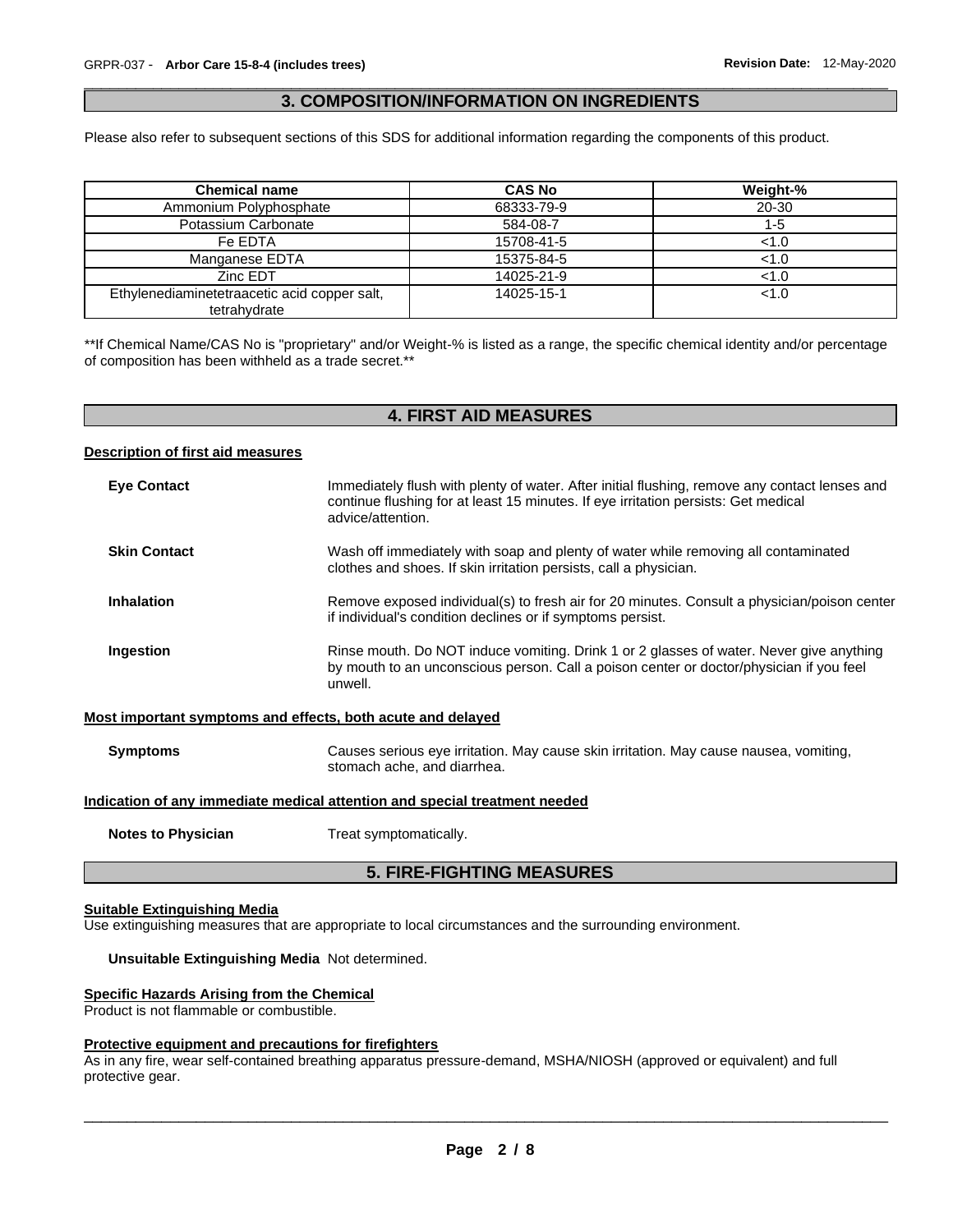| <b>6. ACCIDENTAL RELEASE MEASURES</b>                        |                                                                                                                                                                                                                                                                                             |  |  |
|--------------------------------------------------------------|---------------------------------------------------------------------------------------------------------------------------------------------------------------------------------------------------------------------------------------------------------------------------------------------|--|--|
|                                                              | <b>Personal precautions, protective equipment and emergency procedures</b>                                                                                                                                                                                                                  |  |  |
| <b>Personal Precautions</b>                                  | Use personal protective equipment as required.                                                                                                                                                                                                                                              |  |  |
| <b>Environmental precautions</b>                             |                                                                                                                                                                                                                                                                                             |  |  |
| <b>Environmental precautions</b>                             | See Section 12 for additional Ecological Information.                                                                                                                                                                                                                                       |  |  |
| Methods and material for containment and cleaning up         |                                                                                                                                                                                                                                                                                             |  |  |
| <b>Methods for Containment</b>                               | Prevent further leakage or spillage if safe to do so. Soak up and contain spill with an<br>absorbent material.                                                                                                                                                                              |  |  |
| <b>Methods for Clean-Up</b>                                  | Reclaim where possible. Sweep up and shovel into suitable containers for disposal.                                                                                                                                                                                                          |  |  |
|                                                              | <b>7. HANDLING AND STORAGE</b>                                                                                                                                                                                                                                                              |  |  |
| <b>Precautions for safe handling</b>                         |                                                                                                                                                                                                                                                                                             |  |  |
| <b>Advice on Safe Handling</b>                               | Handle in accordance with good industrial hygiene and safety practice. Wear appropriate<br>personal protective equipment. Wash face, hands and any exposed skin thoroughly after<br>handling. Do not breathe dust/fume/gas/mist/vapors/spray. Avoid contact with skin, eyes or<br>clothing. |  |  |
| Conditions for safe storage, including any incompatibilities |                                                                                                                                                                                                                                                                                             |  |  |
| <b>Storage Conditions</b>                                    | Keep containers tightly closed in a dry, cool and well-ventilated place.                                                                                                                                                                                                                    |  |  |
| <b>Incompatible Materials</b>                                | Strong oxidizing agents. Strong acids. Strong bases.                                                                                                                                                                                                                                        |  |  |

\_\_\_\_\_\_\_\_\_\_\_\_\_\_\_\_\_\_\_\_\_\_\_\_\_\_\_\_\_\_\_\_\_\_\_\_\_\_\_\_\_\_\_\_\_\_\_\_\_\_\_\_\_\_\_\_\_\_\_\_\_\_\_\_\_\_\_\_\_\_\_\_\_\_\_\_\_\_\_\_\_\_\_\_\_\_\_\_\_\_\_\_\_

# **8. EXPOSURE CONTROLS/PERSONAL PROTECTION**

# **Exposure Guidelines**

| <b>Chemical name</b>                   | <b>ACGIH TLV</b>                          | <b>OSHA PEL</b>                       | <b>NIOSH IDLH</b>                         |
|----------------------------------------|-------------------------------------------|---------------------------------------|-------------------------------------------|
| Fe EDTA                                | TWA: 1 mg/m $3$ Fe                        | (vacated) TWA: 1 $mg/m3$ Fe           | TWA: 1 mg/m $3$ Fe                        |
| 15708-41-5                             |                                           |                                       |                                           |
| Manganese EDTA                         |                                           | (vacated) Ceiling: $5 \text{ mg/m}^3$ | IDLH: 500 mg/m <sup>3</sup> Mn            |
| 15375-84-5                             |                                           | Ceiling: $5 \text{ mg/m}^3$ Mn        | TWA: $1 \text{ mg/m}^3$ Mn                |
|                                        |                                           |                                       | STEL: $3 \text{ mg/m}^3$ Mn               |
| Ethylenediaminetetraacetic acid copper | TWA: 1 mg/m <sup>3</sup> Cu dust and mist | $\overline{\phantom{0}}$              | IDLH: 100 mg/m <sup>3</sup> Cu dust and   |
| salt, tetrahydrate                     |                                           |                                       | mist                                      |
| 14025-15-1                             |                                           |                                       | TWA: 1 mg/m <sup>3</sup> Cu dust and mist |

# **Appropriate engineering controls**

| <b>Engineering Controls</b> | Apply technical measures to comply with the occupational exposure limits. Maintain eye |
|-----------------------------|----------------------------------------------------------------------------------------|
|                             | wash fountain and quick-drench facilities in work area.                                |

# **Individual protection measures, such as personal protective equipment**

| <b>Eye/Face Protection</b>      | Wear eye/face protection. Refer to 29 CFR 1910.133 for eye and face protection<br>regulations.                        |
|---------------------------------|-----------------------------------------------------------------------------------------------------------------------|
| <b>Skin and Body Protection</b> | Wear protective gloves and protective clothing. Refer to 29 CFR 1910.138 for appropriate<br>skin and body protection. |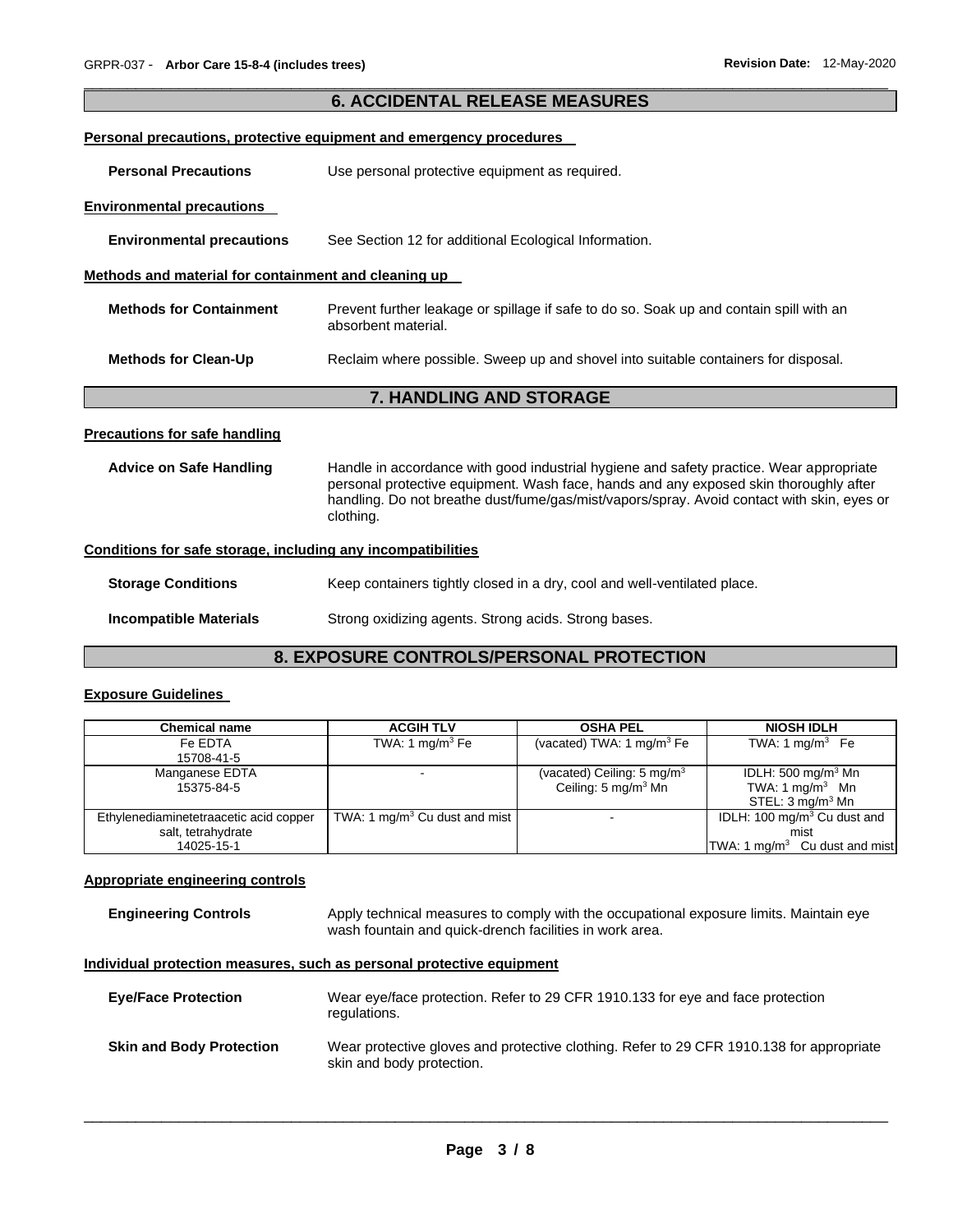#### \_\_\_\_\_\_\_\_\_\_\_\_\_\_\_\_\_\_\_\_\_\_\_\_\_\_\_\_\_\_\_\_\_\_\_\_\_\_\_\_\_\_\_\_\_\_\_\_\_\_\_\_\_\_\_\_\_\_\_\_\_\_\_\_\_\_\_\_\_\_\_\_\_\_\_\_\_\_\_\_\_\_\_\_\_\_\_\_\_\_\_\_\_ **Respiratory Protection** If necessary, wear a MSHA/NIOSH-approved respirator. Refer to 29 CFR 1910.134 for respiratory protection requirements.

**General Hygiene Considerations** Avoid contact with skin, eyes and clothing. After handling this product, wash hands before eating, drinking, or smoking. If contact occurs, remove contaminated clothing. If needed, take first aid action shown on section 4 of this SDS. Launder contaminated clothing before reuse.

# **9. PHYSICAL AND CHEMICAL PROPERTIES**

# **Information on basic physical and chemical properties**

| <b>Physical state</b>                     | Liquid         |                       |                |
|-------------------------------------------|----------------|-----------------------|----------------|
| Appearance                                | Not determined | Odor                  | Not determined |
| Color                                     | Not determined | <b>Odor Threshold</b> | Not determined |
|                                           |                |                       |                |
| <b>Property</b>                           | <b>Values</b>  | Remarks • Method      |                |
| pН                                        | Not determined |                       |                |
| Melting point / freezing point            | Not determined |                       |                |
| Boiling point / boiling range             | Not determined |                       |                |
| <b>Flash point</b>                        | Not determined |                       |                |
| <b>Evaporation Rate</b>                   | Not determined |                       |                |
| Flammability (Solid, Gas)                 | Not determined |                       |                |
| <b>Flammability Limit in Air</b>          |                |                       |                |
| Upper flammability or explosive<br>limits | Not determined |                       |                |
| Lower flammability or explosive<br>limits | Not determined |                       |                |
| <b>Vapor Pressure</b>                     | Not determined |                       |                |
| Vapor Density                             | Not determined |                       |                |
| <b>Relative Density</b>                   | Not determined |                       |                |
| <b>Water Solubility</b>                   | Not determined |                       |                |
| Solubility in other solvents              | Not determined |                       |                |
| <b>Partition Coefficient</b>              | Not determined |                       |                |
| <b>Autoignition temperature</b>           | Not determined |                       |                |
| <b>Decomposition temperature</b>          | Not determined |                       |                |
| Kinematic viscosity                       | Not determined |                       |                |
| <b>Dynamic Viscosity</b>                  | Not determined |                       |                |
| <b>Explosive Properties</b>               | Not determined |                       |                |

# **10. STABILITY AND REACTIVITY**

#### **Reactivity**

Not reactive under normal conditions.

#### **Chemical stability**

Stable under recommended storage conditions.

**Oxidizing Properties** Not determined

#### **Possibility of hazardous reactions**

None under normal processing.

# **Conditions to Avoid**

Keep out of reach of children.

#### **Incompatible materials**

Strong oxidizing agents. Strong acids. Strong bases.

#### **Hazardous decomposition products**

Carbon oxides.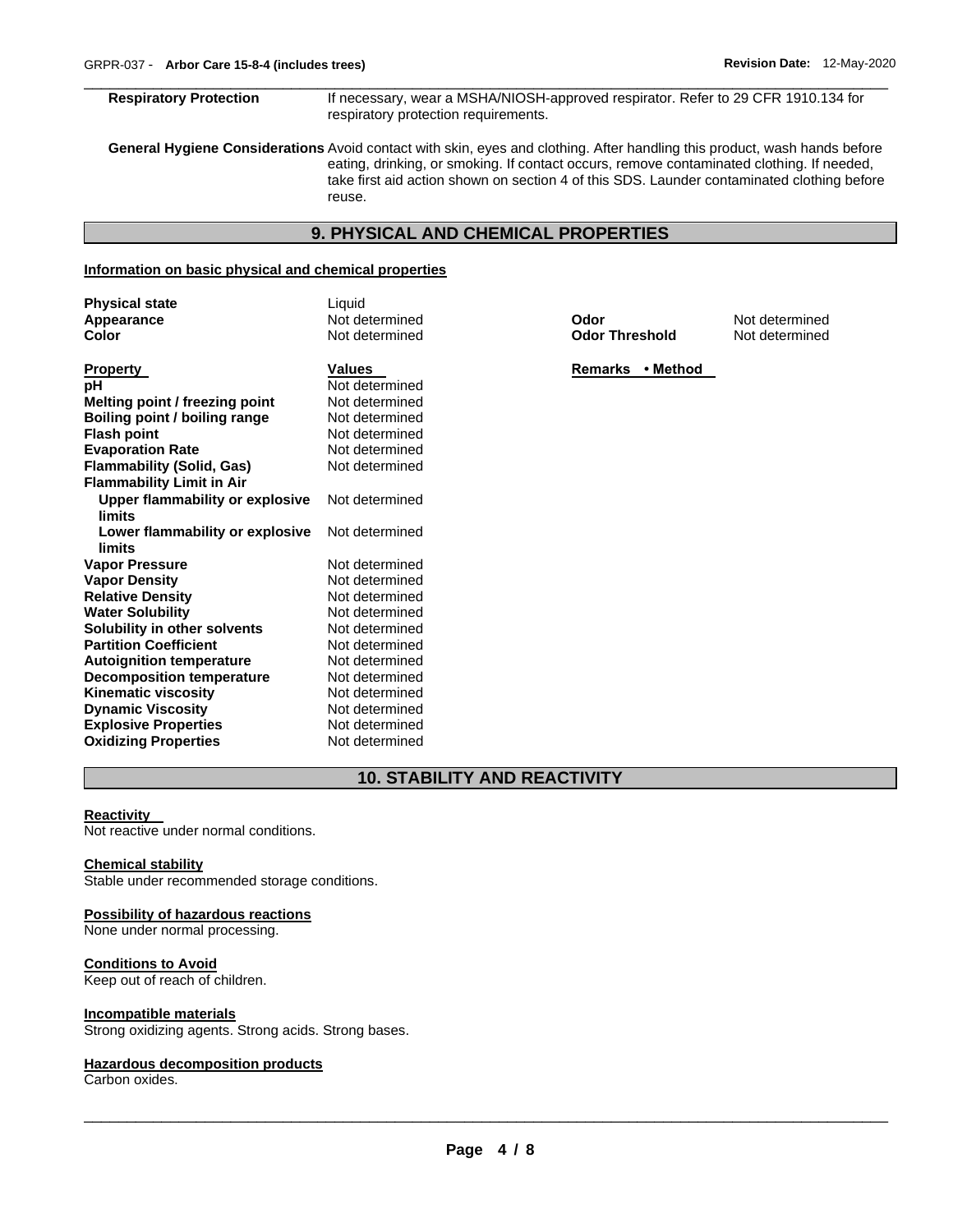# \_\_\_\_\_\_\_\_\_\_\_\_\_\_\_\_\_\_\_\_\_\_\_\_\_\_\_\_\_\_\_\_\_\_\_\_\_\_\_\_\_\_\_\_\_\_\_\_\_\_\_\_\_\_\_\_\_\_\_\_\_\_\_\_\_\_\_\_\_\_\_\_\_\_\_\_\_\_\_\_\_\_\_\_\_\_\_\_\_\_\_\_\_ **11. TOXICOLOGICAL INFORMATION**

# **Information on likely routes of exposure**

| <b>Product Information</b> |                                                         |
|----------------------------|---------------------------------------------------------|
| <b>Eye Contact</b>         | Causes serious eye irritation.                          |
| <b>Skin Contact</b>        | Prolonged contact may cause redness and irritation.     |
| <b>Inhalation</b>          | Do not inhale.                                          |
| Ingestion                  | May cause nausea, vomiting, stomach ache, and diarrhea. |

#### **Component Information**

| <b>Chemical name</b>   | Oral LD50                     | Dermal LD50              | <b>Inhalation LC50</b>                |
|------------------------|-------------------------------|--------------------------|---------------------------------------|
| Urea                   | $= 8471$ mg/kg (Rat)          | $\,$                     |                                       |
| $57-13-6$              |                               |                          |                                       |
| Ammonium Polyphosphate | Rat)<br>> 2000 mg/kg          |                          |                                       |
| 68333-79-9             |                               |                          |                                       |
| Potassium Carbonate    | = 1870 mg/kg<br>(Rat)         | $\overline{\phantom{0}}$ |                                       |
| 584-08-7               |                               |                          |                                       |
| Fe EDTA                | $>$ 5000 mg/kg (Rat) = 5 g/kg | (Rat)<br>> 5000 mg/kg    | Rat) 4 h<br>$> 2.05$ g/m <sup>3</sup> |
| 15708-41-5             | Rat)                          |                          |                                       |
| Zinc EDT               | Rat)<br>= 1750 mg/kg          |                          |                                       |
| 14025-21-9             |                               |                          |                                       |

# **Symptoms related to the physical, chemical and toxicological characteristics**

**Symptoms** Please see section 4 of this SDS for symptoms.

# **Delayed and immediate effects as well as chronic effects from short and long-term exposure**

**Carcinogenicity** Based on the information provided, this product does not contain any carcinogens or potential carcinogens as listed by OSHA, IARC or NTP.

#### **Numerical measures of toxicity**

#### **The following values are calculated based on chapter 3.1 of the GHS document** . **Oral LD50** 6,083.55 mg/kg

# **12. ECOLOGICAL INFORMATION**

#### **Ecotoxicity**

An environmental hazard cannot be excluded in the event of unprofessional handling or disposal.

# **Component Information**

| <b>Chemical name</b>   | Algae/aquatic plants | Fish                               | Crustacea                        |
|------------------------|----------------------|------------------------------------|----------------------------------|
| Urea                   |                      | 16200 - 18300: 96 h Poecilia       | 10000: 24 h Daphnia magna Straus |
| $57-13-6$              |                      | reticulata mg/L LC50               | mg/L EC50 3910: 48 h Daphnia     |
|                        |                      |                                    | magna mg/L EC50 Static           |
| Ammonium Polyphosphate |                      | 685 - 1066: 96 h Oncorhynchus      |                                  |
| 68333-79-9             |                      | mykiss mg/L LC50 static 123: 96 h  |                                  |
|                        |                      | Oncorhynchus mykiss mg/L LC50      |                                  |
|                        |                      | flow-through 389 - 654: 96 h       |                                  |
|                        |                      | Pimephales promelas mg/L LC50      |                                  |
|                        |                      | static 500: 96 h Brachydanio rerio |                                  |
|                        |                      | mg/L LC50 static                   |                                  |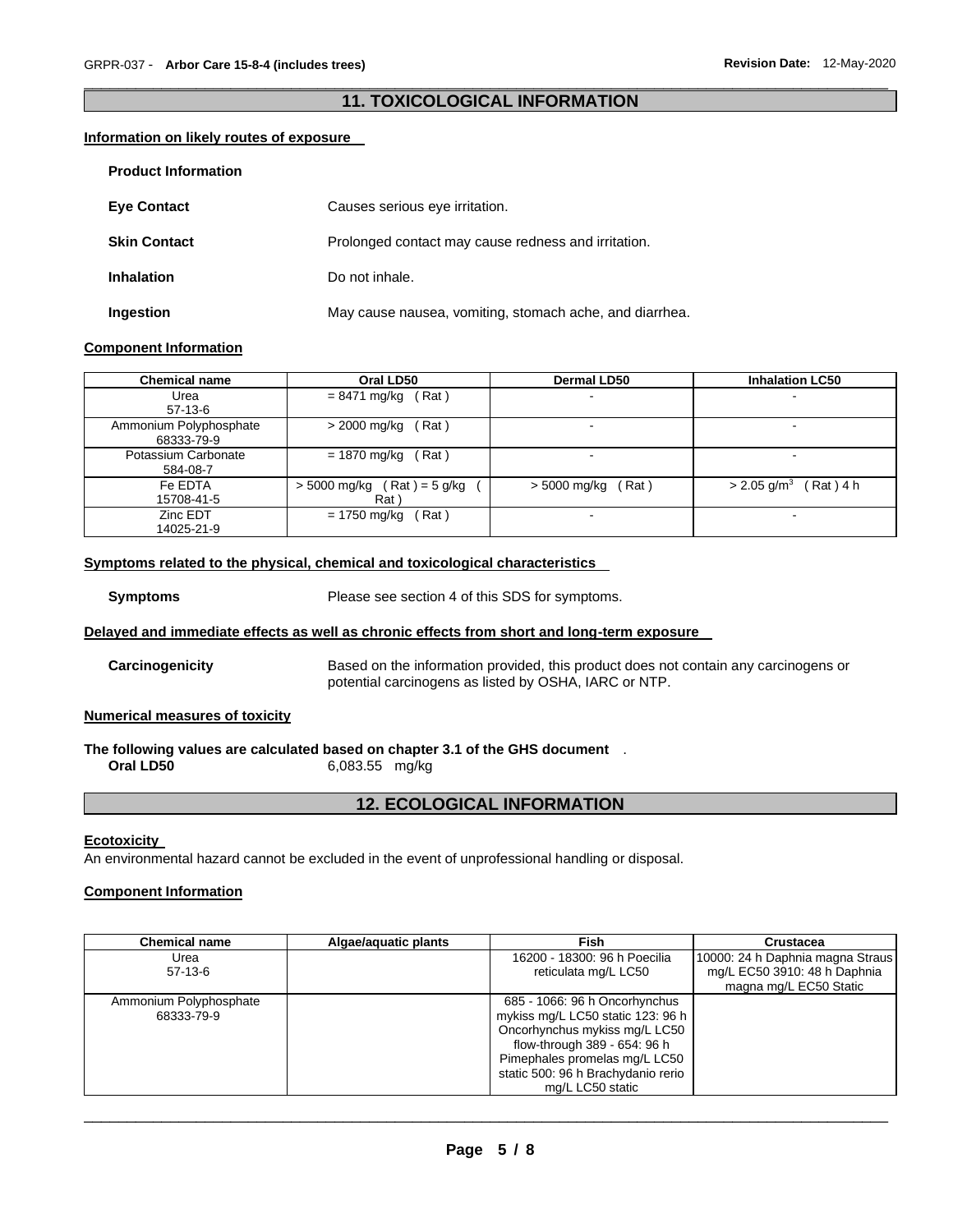| Potassium Carbonate             |                                    | 630: 48 h Ceriodaphnia dubia mg/L |
|---------------------------------|------------------------------------|-----------------------------------|
| 584-08-7                        |                                    | <b>LC50</b>                       |
| Humic Acid                      | 128: 96 h Poecilia reticulata mg/L |                                   |
| 68514-28-3                      | LC50 static                        |                                   |
| Fe EDTA                         | 100: 96 h Oncorhynchus mykiss      |                                   |
| 15708-41-5                      | mg/L LC50 static                   |                                   |
| Zinc EDT                        | 685: 96 h Lepomis macrochirus      |                                   |
| 14025-21-9                      | mg/L LC50 static                   |                                   |
| Ethylenediaminetetraacetic acid | 555: 96 h Lepomis macrochirus      |                                   |
| copper salt, tetrahydrate       | mg/L LC50 static                   |                                   |
| 14025-15-1                      |                                    |                                   |

# **Persistence/Degradability**

Not determined.

#### **Bioaccumulation**

There is no data for this product.

# **Mobility**

Not determined

#### **Other Adverse Effects**

Not determined

# **13. DISPOSAL CONSIDERATIONS**

#### **Waste Treatment Methods**

| <b>Disposal of Wastes</b>     | Disposal should be in accordance with applicable regional, national and local laws and<br>regulations. |
|-------------------------------|--------------------------------------------------------------------------------------------------------|
| <b>Contaminated Packaging</b> | Disposal should be in accordance with applicable regional, national and local laws and<br>regulations. |

# **California Hazardous Waste Status**

| <b>Chemical name</b>                                      | California Hazardous Waste Status |
|-----------------------------------------------------------|-----------------------------------|
| Zinc EDT                                                  | Toxic                             |
| 14025-21-9                                                |                                   |
| Ethylenediaminetetraacetic acid copper salt, tetrahydrate | Toxic                             |
| 14025-15-1                                                |                                   |

# **14. TRANSPORT INFORMATION**

| <b>Note</b> | Please see current shipping paper for most up to date shipping information, including<br>exemptions and special circumstances. |  |  |  |  |
|-------------|--------------------------------------------------------------------------------------------------------------------------------|--|--|--|--|
| <u>DOT</u>  | Not regulated                                                                                                                  |  |  |  |  |
| <b>IATA</b> | Not regulated                                                                                                                  |  |  |  |  |
| <u>IMDG</u> | Not regulated                                                                                                                  |  |  |  |  |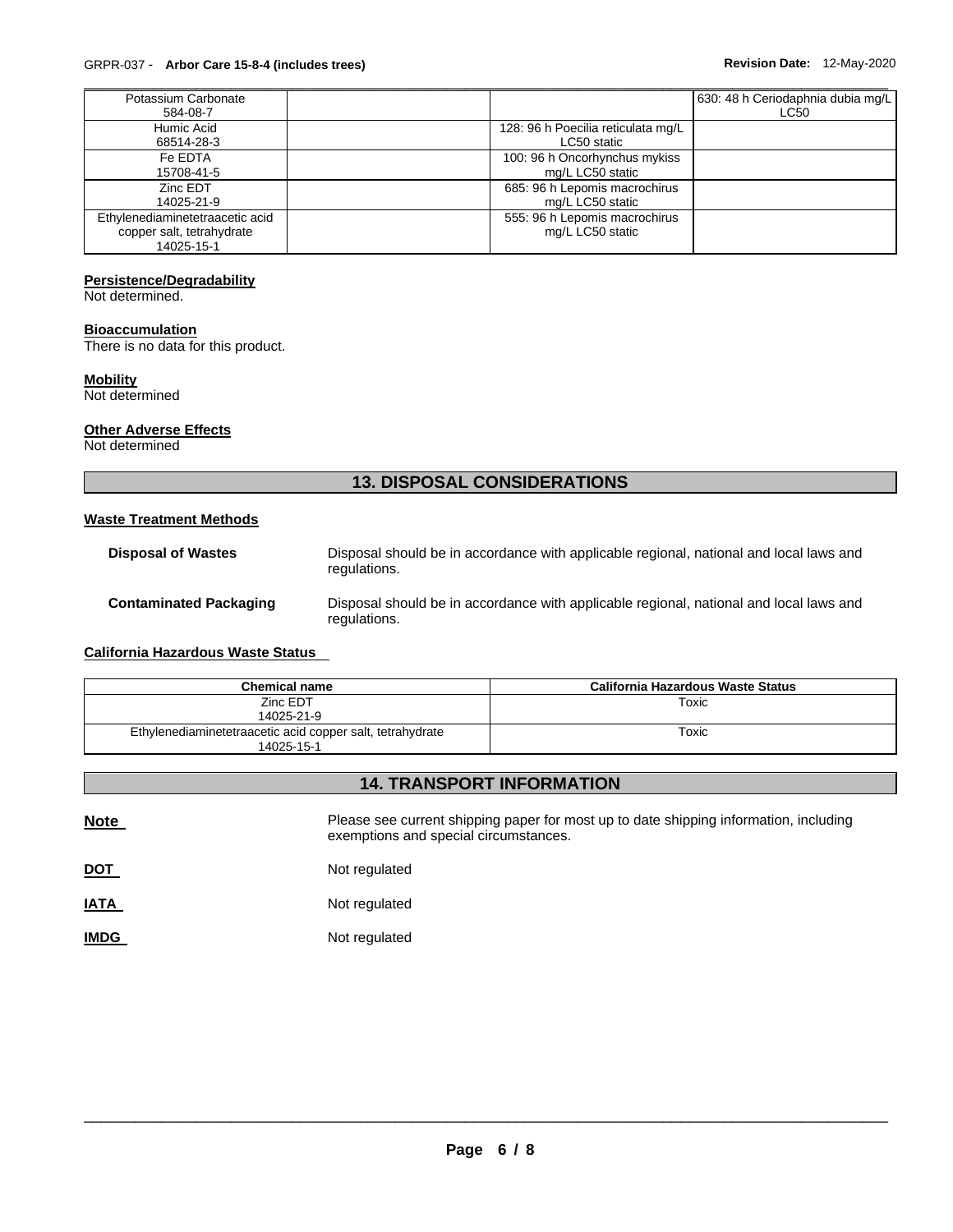# \_\_\_\_\_\_\_\_\_\_\_\_\_\_\_\_\_\_\_\_\_\_\_\_\_\_\_\_\_\_\_\_\_\_\_\_\_\_\_\_\_\_\_\_\_\_\_\_\_\_\_\_\_\_\_\_\_\_\_\_\_\_\_\_\_\_\_\_\_\_\_\_\_\_\_\_\_\_\_\_\_\_\_\_\_\_\_\_\_\_\_\_\_ **15. REGULATORY INFORMATION**

#### **International Inventories**

| <b>Chemical name</b>                                         |                           | <b>TSCA TSCA Inventory DSL/NDSL EINECS/ELI</b> |            | <b>ENCS</b> | <b>IECSC</b> | <b>KECL</b>  | <b>PICCS</b> | <b>AICS</b> |
|--------------------------------------------------------------|---------------------------|------------------------------------------------|------------|-------------|--------------|--------------|--------------|-------------|
|                                                              |                           | <b>Status</b>                                  | <b>NCS</b> |             |              |              |              |             |
| Urea                                                         | $\checkmark$<br>∧         | <b>ACTIVE</b>                                  |            |             |              |              |              |             |
| Ammonium Polyphosphate                                       | $\checkmark$<br>⌒         | <b>ACTIVE</b>                                  |            |             |              | ⌒            |              |             |
| Potassium Carbonate                                          | $\checkmark$<br>^         | <b>ACTIVE</b>                                  |            |             |              |              |              | ^           |
| Humic Acid                                                   | ⋏                         | <b>ACTIVE</b>                                  |            |             | $\check{ }$  | X            |              |             |
| Fe EDTA                                                      | $\checkmark$<br>$\lambda$ | <b>ACTIVE</b>                                  | Χ          |             | X            | X            | X            | x           |
| Manganese EDTA                                               | $\checkmark$<br>ᄉ         | <b>ACTIVE</b>                                  |            | X           |              |              |              |             |
| Zinc EDT                                                     |                           | <b>ACTIVE</b>                                  |            |             |              |              |              |             |
| Ethylenediaminetetraacetic<br>acid copper salt, tetrahydrate | X                         | <b>ACTIVE</b>                                  |            | Χ           |              | $\checkmark$ |              |             |

#### **Legend:**

*TSCA - United States Toxic Substances Control Act Section 8(b) Inventory* 

*DSL/NDSL - Canadian Domestic Substances List/Non-Domestic Substances List* 

*EINECS/ELINCS - European Inventory of Existing Chemical Substances/European List of Notified Chemical Substances* 

*ENCS - Japan Existing and New Chemical Substances* 

*IECSC - China Inventory of Existing Chemical Substances* 

*KECL - Korean Existing and Evaluated Chemical Substances* 

*PICCS - Philippines Inventory of Chemicals and Chemical Substances* 

*AICS - Australian Inventory of Chemical Substances* 

#### **US Federal Regulations**

#### **CERCLA**

This material, as supplied, does not contain any substances regulated as hazardous substances under the Comprehensive Environmental Response Compensation and Liability Act (CERCLA) (40 CFR 302) or the Superfund Amendments and Reauthorization Act (SARA) (40 CFR 355).

#### **SARA 313**

Section 313 of Title III of the Superfund Amendments and Reauthorization Act of 1986 (SARA). This product contains a chemical or chemicals which are subject to the reporting requirements of the Act and Title 40 of the Code of Federal Regulations, Part 372

| <b>Chemical name</b>                                        | <b>CAS No</b> | Weight-% | <b>SARA 313 - Threshold</b><br>Values % |
|-------------------------------------------------------------|---------------|----------|-----------------------------------------|
| Manganese EDTA - 15375-84-5                                 | 15375-84-5    | <1.0     |                                         |
| Zinc EDT - 14025-21-9                                       | 14025-21-9    | <1.0     |                                         |
| Ethylenediaminetetraacetic acid copper salt, tetrahydrate - | 14025-15-1    | <1.0     |                                         |
| 14025-15-1                                                  |               |          |                                         |

# **CWA (Clean Water Act)**

| <b>Chemical name</b>                                         | <b>CWA - Reportable</b><br>Quantities | <b>CWA - Toxic Pollutants CWA - Priority Pollutants</b> | <b>CWA - Hazardous</b><br><b>Substances</b> |
|--------------------------------------------------------------|---------------------------------------|---------------------------------------------------------|---------------------------------------------|
| Zinc EDT                                                     |                                       |                                                         |                                             |
| Ethylenediaminetetraacetic acid<br>copper salt, tetrahydrate |                                       |                                                         |                                             |

#### **US State Regulations**

#### **California Proposition 65**

This product does not contain any Proposition 65 chemicals.